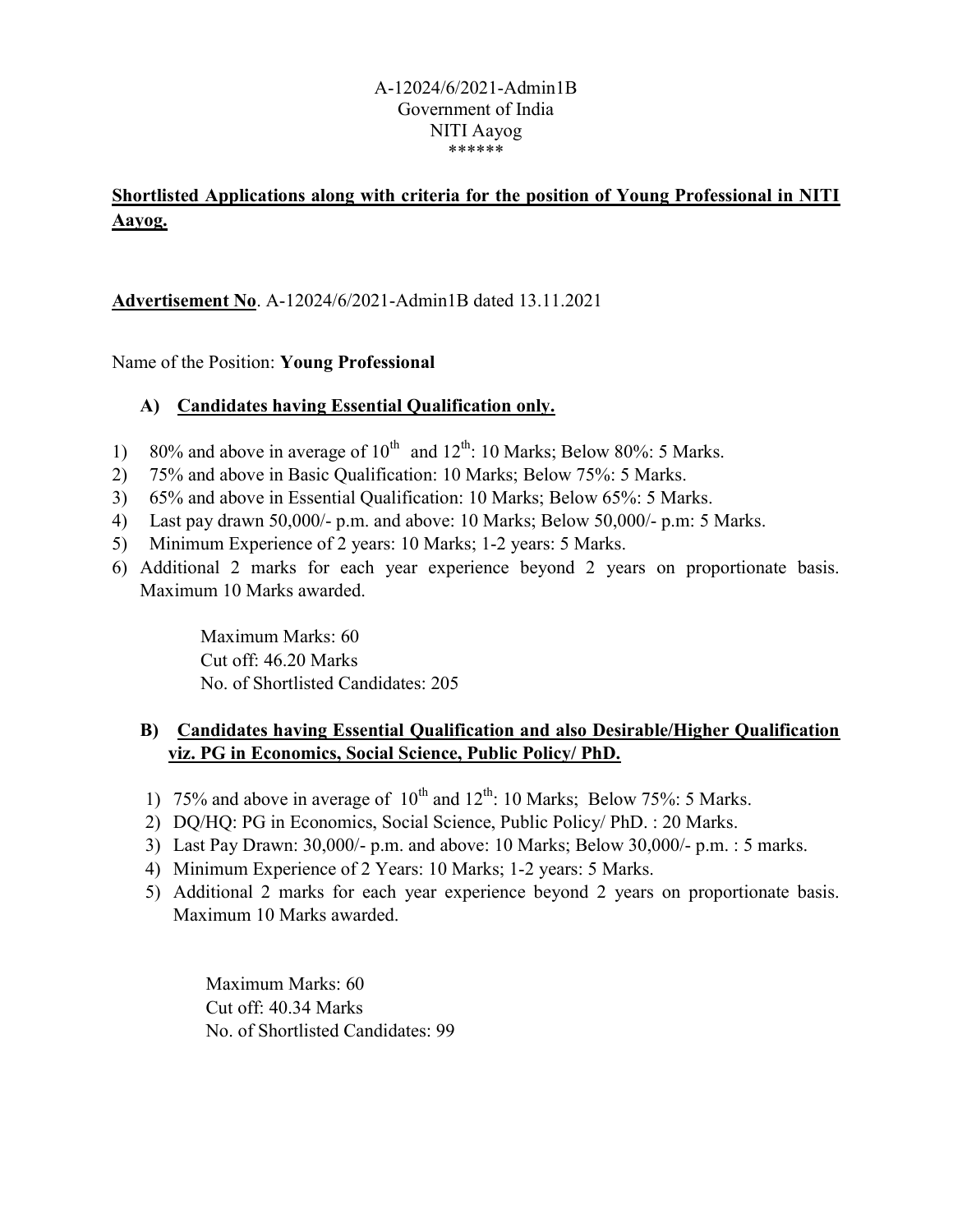## SHORTLISTED CANDIDATES FOR THE POSITION OF YOUNG PROFESSIONAL (HAVING ESSENTIAL QUALIFICATION

| NITI112021551315183<br>NITI112021559216966 |
|--------------------------------------------|
|                                            |
|                                            |
| NITI112021829217273                        |
| NITI122021215418527                        |
| NITI122021336419881                        |
| NITI112021838214998                        |
| NITI12202165419352                         |
| NITI122021216318842                        |
| NITI122021153518254                        |
| NITI112021751415720                        |
| NITI11202144216274                         |
| NITI112021444416076                        |
| NITI112021958315110                        |
| NITI122021147318477                        |
| NITI122021282518543                        |
| NITI122021348418415                        |
| NITI122021890419637                        |
| NITI122021844518955                        |
| NITI112021658517612                        |
| NITI122021733419807                        |
| NITI122021137520140                        |
| NITI122021711219816                        |
| NITI112021152416732                        |
| NITI11202143417782                         |
|                                            |
| NITI112021768215308                        |
|                                            |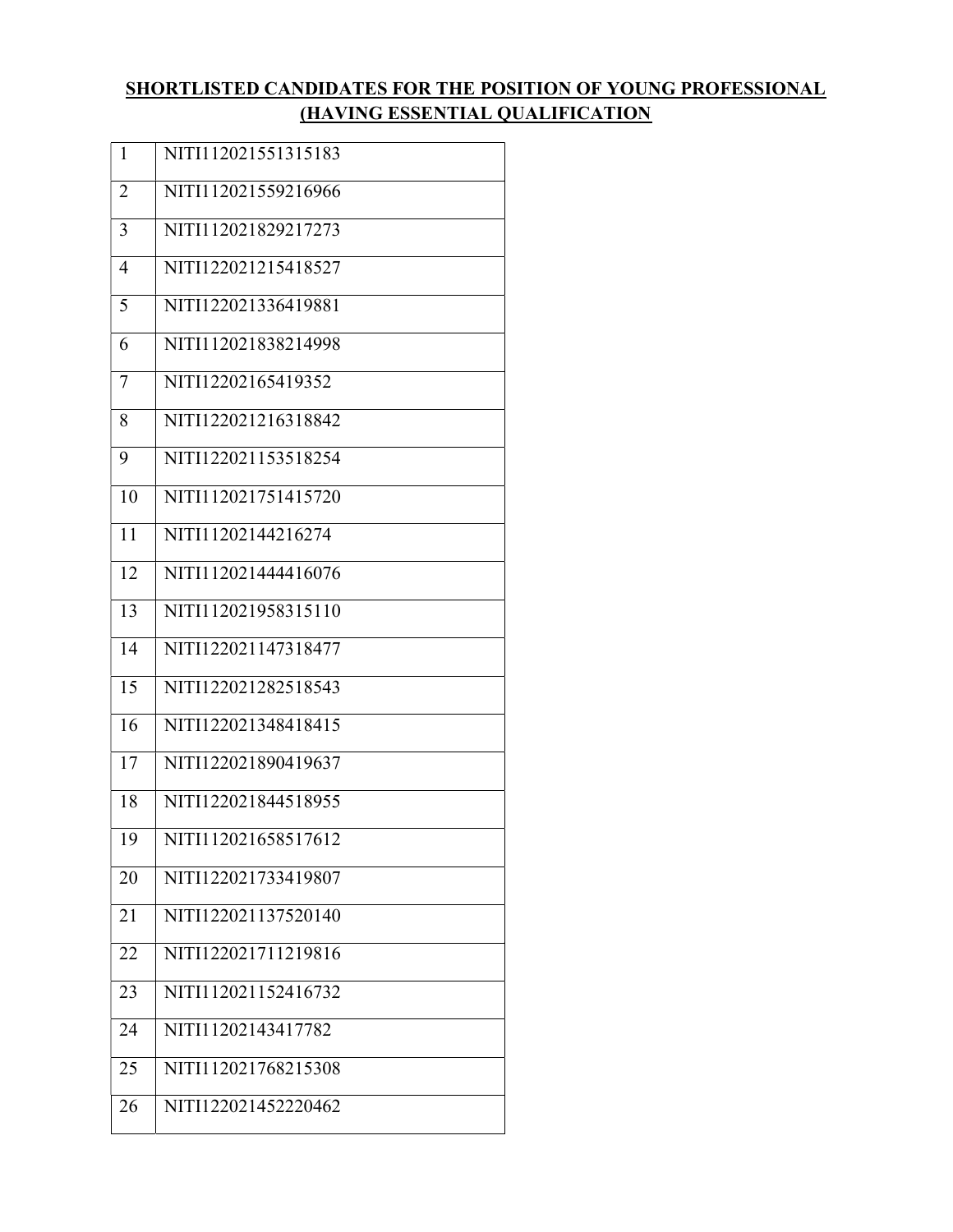| 27 | NITI122021481319418 |
|----|---------------------|
| 28 | NITI112021615417211 |
| 29 | NITI112021931217426 |
| 30 | NITI112021563317806 |
| 31 | NITI11202168516289  |
| 32 | NITI122021448318331 |
| 33 | NITI122021142520348 |
| 34 | NITI122021157520003 |
| 35 | NITI122021789420195 |
| 36 | NITI112021168515059 |
| 37 | NITI122021429219127 |
| 38 | NITI112021777216110 |
| 39 | NITI112021475415717 |
| 40 | NITI112021617417634 |
| 41 | NITI122021182220401 |
| 42 | NITI122021545420589 |
| 43 | NITI112021401315549 |
| 44 | NITI122021135418441 |
| 45 | NITI122021874520506 |
| 46 | NITI122021462220327 |
| 47 | NITI112021417217176 |
| 48 | NITI122021644418536 |
| 49 | NITI112021761316717 |
| 50 | NITI112021348215009 |
| 51 | NITI122021114420186 |
| 52 | NITI122021110218565 |
| 53 | NITI112021245217245 |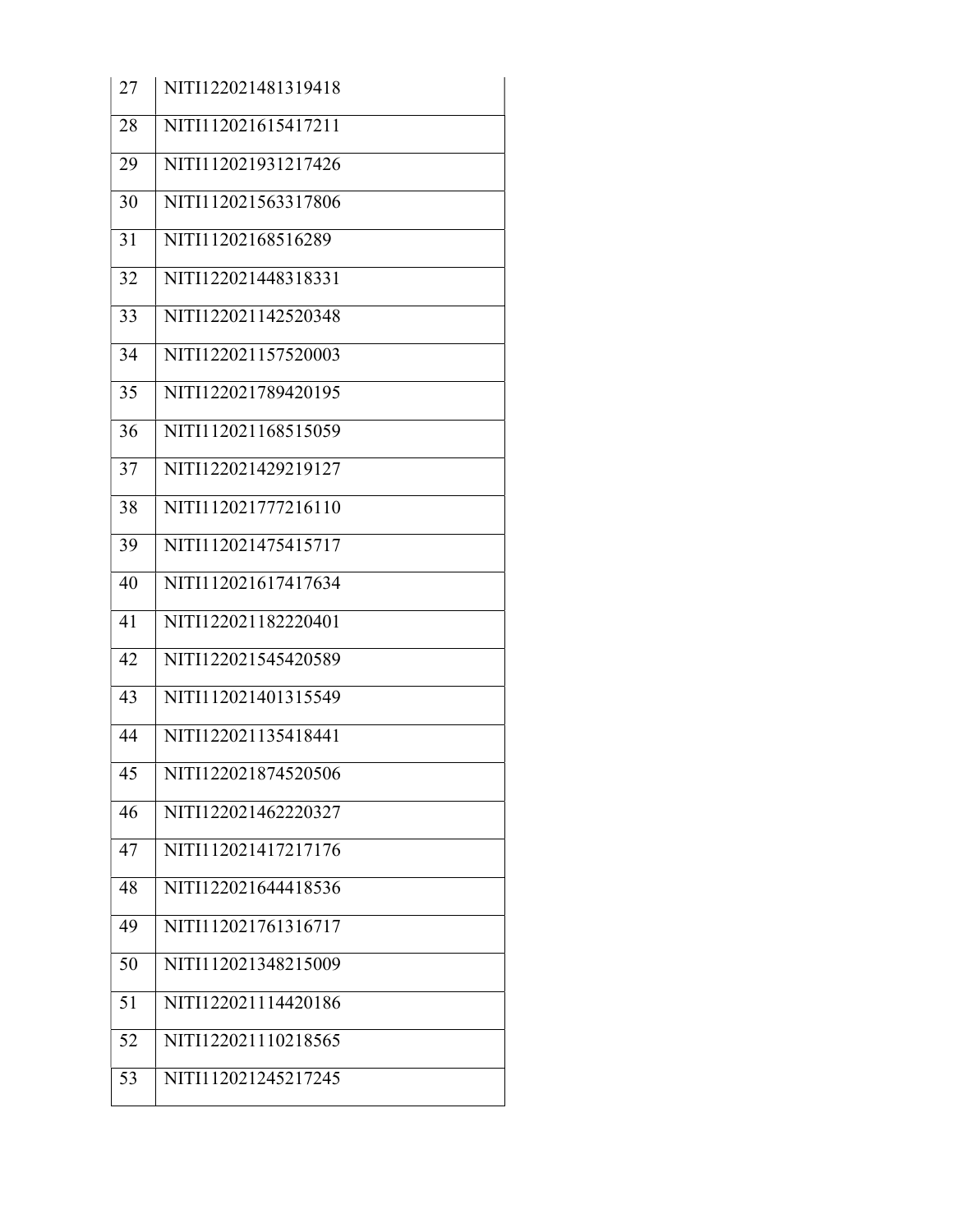| 54 | NITI112021318317925 |
|----|---------------------|
| 55 | NITI122021131319857 |
| 56 | NITI112021876516477 |
| 57 | NITI122021150420223 |
| 58 | NITI122021662319450 |
| 59 | NITI12202149220120  |
| 60 | NITI112021196216179 |
| 61 | NITI112021482215232 |
| 62 | NITI112021304214904 |
| 63 | NITI122021358320205 |
| 64 | NITI12202120320375  |
| 65 | NITI12202176219939  |
| 66 | NITI112021338417644 |
| 67 | NITI112021640314883 |
| 68 | NITI122021223220520 |
| 69 | NITI112021817315876 |
| 70 | NITI122021189218501 |
| 71 | NITI122021832319043 |
| 72 | NITI112021363515785 |
| 73 | NITI122021452220545 |
| 74 | NITI11202138418118  |
| 75 | NITI122021643218769 |
| 76 | NITI122021841420084 |
| 77 | NITI122021308519969 |
| 78 | NITI122021871318986 |
| 79 | NITI12202158418551  |
| 80 | NITI122021837419603 |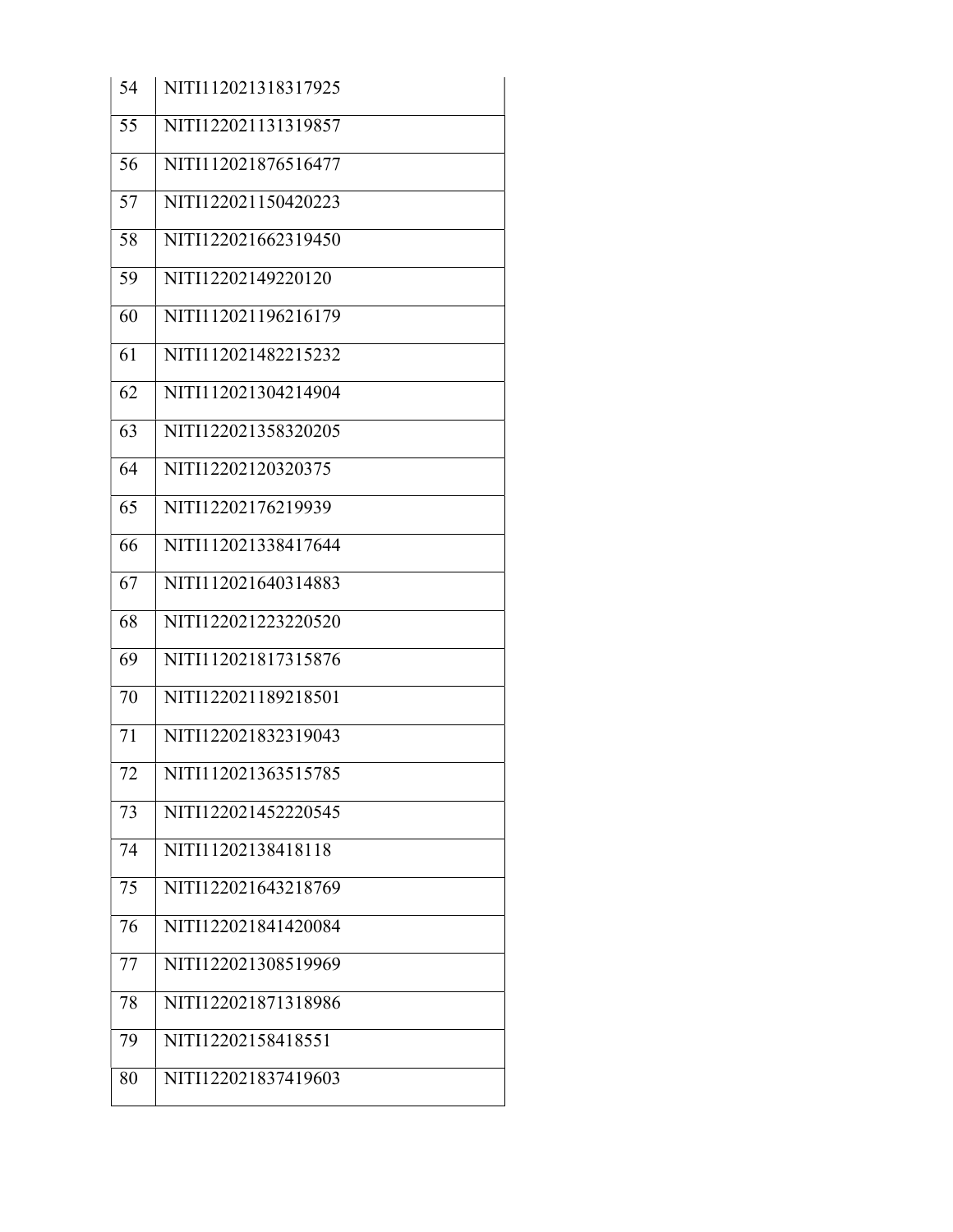| 81  | NITI112021734216390 |
|-----|---------------------|
| 82  | NITI112021102416027 |
| 83  | NITI122021141319726 |
| 84  | NITI112021345218079 |
| 85  | NITI11202150416968  |
| 86  | NITI122021115520462 |
| 87  | NITI112021836517310 |
| 88  | NITI112021287515362 |
| 89  | NITI112021402417275 |
| 90  | NITI11202124216092  |
| 91  | NITI122021515420320 |
| 92  | NITI112021313214845 |
| 93  | NITI11202179215747  |
| 94  | NITI122021230518777 |
| 95  | NITI11202116518206  |
| 96  | NITI112021431216354 |
| 97  | NITI112021165517652 |
| 98  | NITI112021135516296 |
| 99  | NITI112021315315402 |
| 100 | NITI112021363517087 |
| 101 | NITI122021681418594 |
| 102 | NITI112021486217465 |
| 103 | NITI11202157514952  |
| 104 | NITI122021129418366 |
| 105 | NITI122021689518623 |
| 106 | NITI122021697319095 |
| 107 | NITI122021762520102 |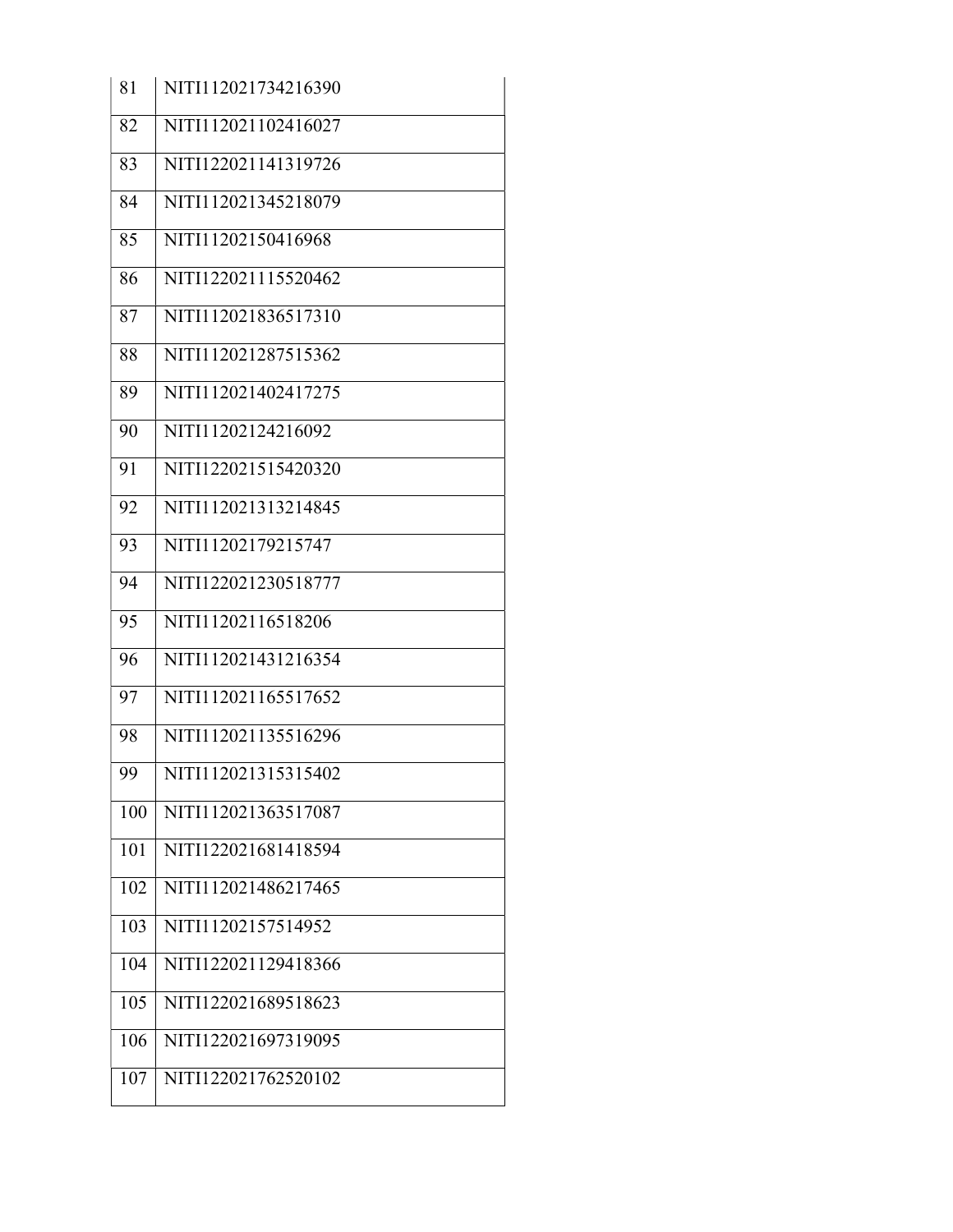| 108 | NITI122021825520049 |
|-----|---------------------|
| 109 | NITI122021346420159 |
| 110 | NITI112021513317195 |
| 111 | NITI112021217316072 |
| 112 | NITI112021451417324 |
| 113 | NITI122021950520085 |
| 114 | NITI112021692516729 |
| 115 | NITI122021968419338 |
| 116 | NITI112021616416057 |
| 117 | NITI112021840215376 |
| 118 | NITI122021270520267 |
| 119 | NITI112021916516461 |
| 120 | NITI112021733414848 |
| 121 | NITI122021298218579 |
| 122 | NITI122021457419393 |
| 123 | NITI112021874217691 |
| 124 | NITI112021708515816 |
| 125 | NITI122021682519554 |
| 126 | NITI122021226519833 |
| 127 | NITI122021315520499 |
| 128 | NITI112021254317128 |
| 129 | NITI12202117320268  |
| 130 | NITI112021956415727 |
| 131 | NITI122021207220055 |
| 132 | NITI122021111320542 |
| 133 | NITI112021505515581 |
| 134 | NITI112021931417787 |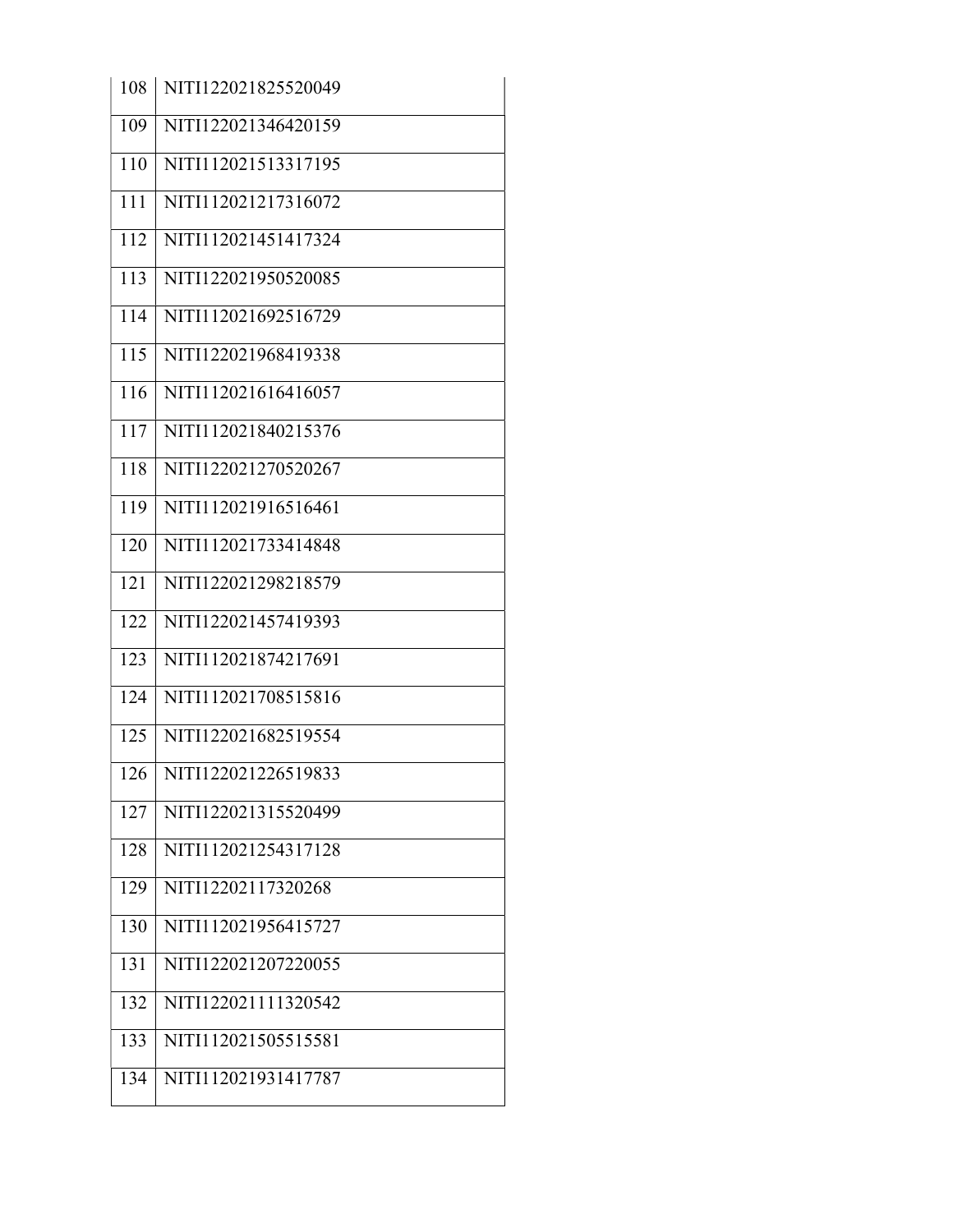| 135 | NITI122021272218486 |
|-----|---------------------|
| 136 | NITI112021760317578 |
| 137 | NITI112021821316097 |
| 138 | NITI122021241518858 |
| 139 | NITI122021893320242 |
| 140 | NITI122021871520321 |
| 141 | NITI122021684318991 |
| 142 | NITI122021706518868 |
| 143 | NITI122021772419790 |
| 144 | NITI122021228220336 |
| 145 | NITI122021420219966 |
| 146 | NITI112021168516384 |
| 147 | NITI122021545319372 |
| 148 | NITI122021861220410 |
| 149 | NITI122021213319476 |
| 150 | NITI122021239320374 |
| 151 | NITI122021682419129 |
| 152 | NITI112021926217590 |
| 153 | NITI112021758515481 |
| 154 | NITI112021106515278 |
| 155 | NITI122021821218353 |
| 156 | NITI112021654317346 |
| 157 | NITI122021493219625 |
| 158 | NITI122021735320372 |
| 159 | NITI112021178416232 |
| 160 | NITI11202118415120  |
| 161 | NITI122021370520564 |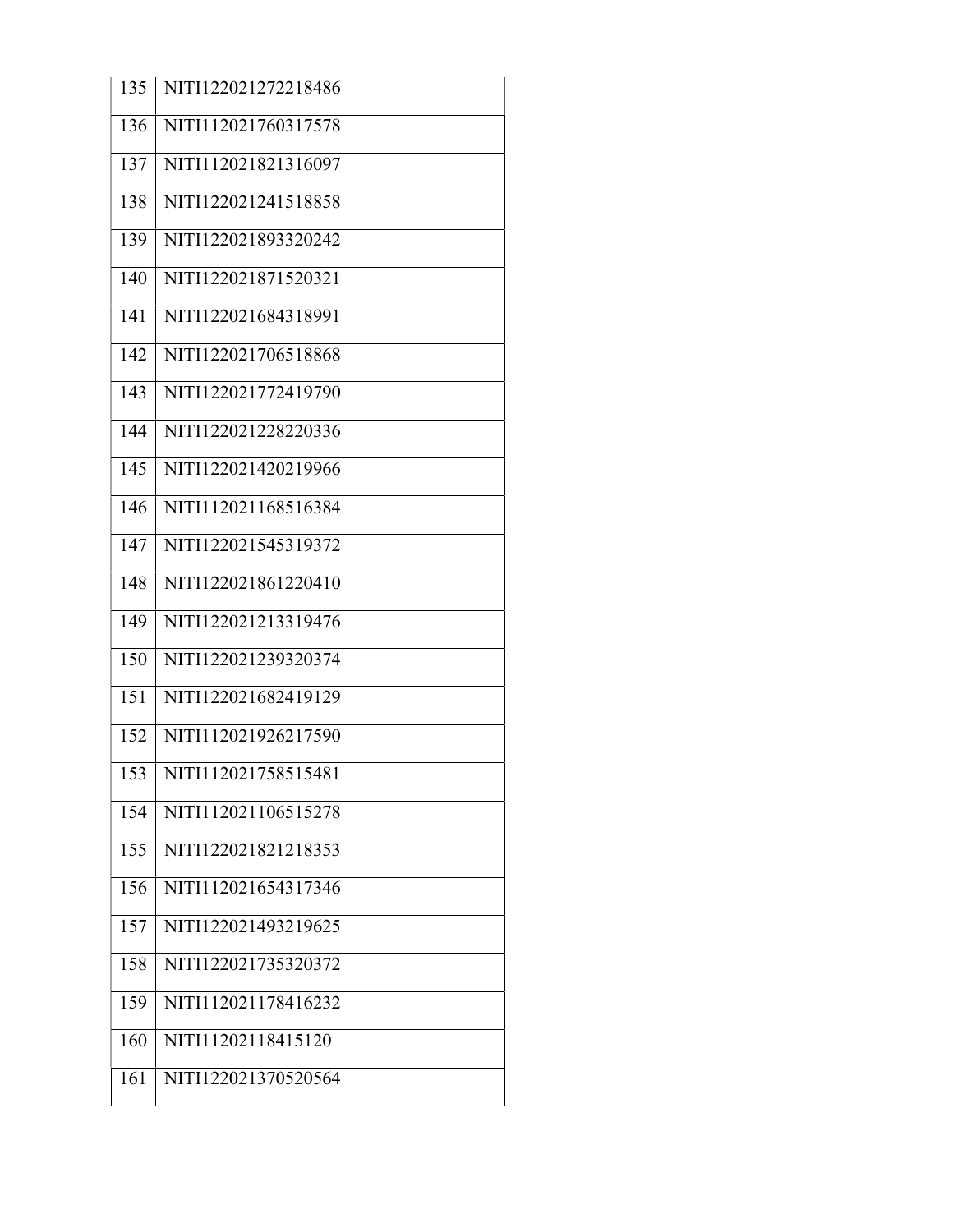| 162 | NITI122021594520217 |
|-----|---------------------|
| 163 | NITI112021639515460 |
| 164 | NITI122021829519380 |
| 165 | NITI12202171320077  |
| 166 | NITI122021121318607 |
| 167 | NITI112021491515145 |
| 168 | NITI112021678517441 |
| 169 | NITI122021857220286 |
| 170 | NITI112021708315823 |
| 171 | NITI122021338320375 |
| 172 | NITI122021571219058 |
| 173 | NITI112021438316433 |
| 174 | NITI112021738218039 |
| 175 | NITI112021971515895 |
| 176 | NITI12202134420259  |
| 177 | NITI112021715417906 |
| 178 | NITI112021756415367 |
| 179 | NITI112021196316507 |
| 180 | NITI112021984417132 |
| 181 | NITI122021349519397 |
| 182 | NITI112021493317310 |
| 183 | NITI112021707517091 |
| 184 | NITI122021896419659 |
| 185 | NITI112021805516436 |
| 186 | NITI112021769516116 |
| 187 | NITI122021787420005 |
| 188 | NITI112021895517117 |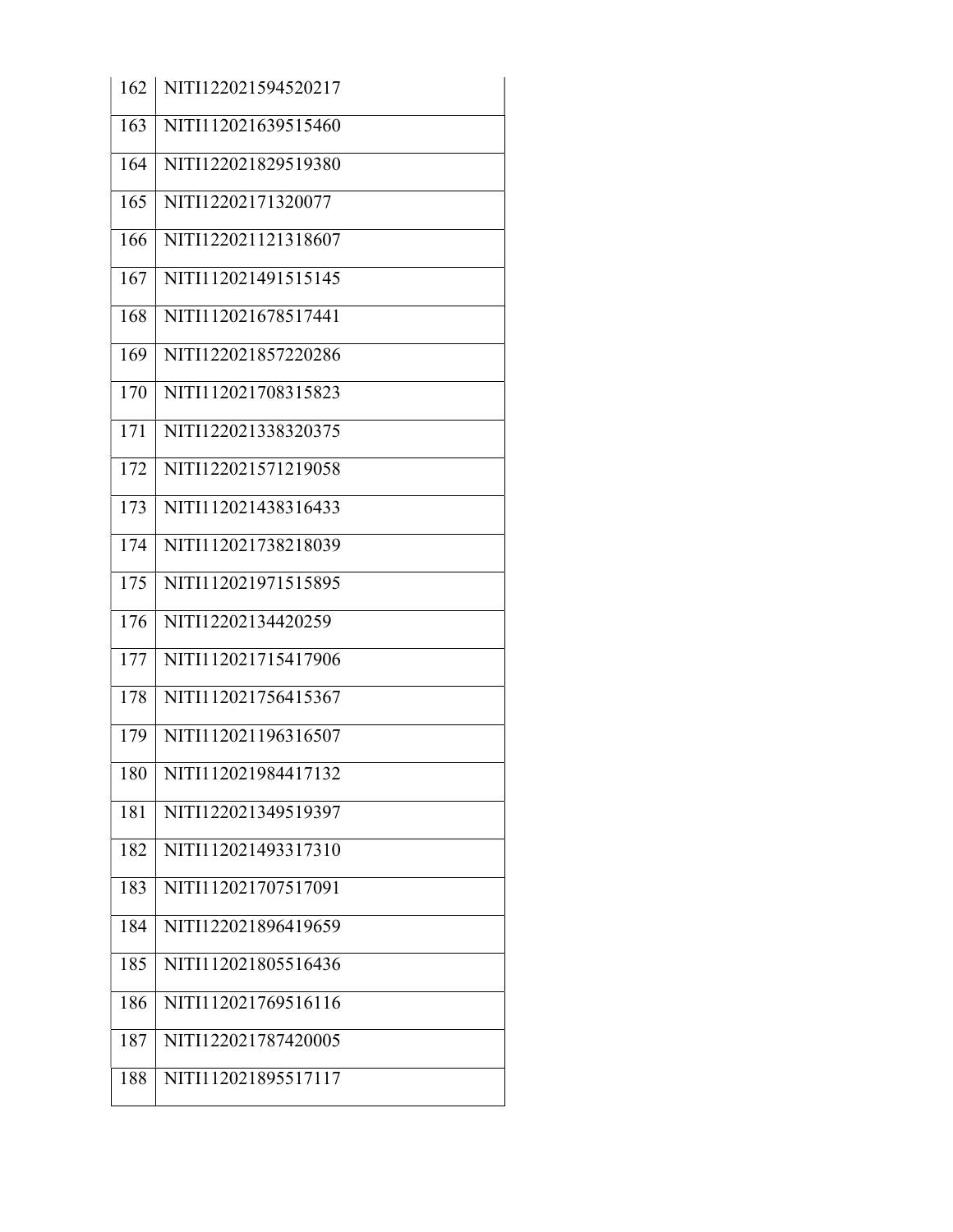| 189 | NITI122021499419218 |
|-----|---------------------|
| 190 | NITI112021992417933 |
| 191 | NITI122021128219291 |
| 192 | NITI122021597518538 |
| 193 | NITI122021309420370 |
| 194 | NITI122021565518672 |
| 195 | NITI122021830319912 |
| 196 | NITI122021163419372 |
| 197 | NITI112021694216897 |
| 198 | NITI122021468520249 |
| 199 | NITI112021119416384 |
| 200 | NITI122021923219114 |
| 201 | NITI112021292216266 |
| 202 | NITI122021323419806 |
| 203 | NITI122021541418852 |
| 204 | NITI122021604419057 |
| 205 | NITI11202190314860  |

# SHORTLISTED CANDIDATES FOR THE POSITION OF YOUNG PROFESSIONAL (HAVING DESIRABLE QUALIFICATION

|    | NITI122021711320164 |
|----|---------------------|
| 2  | NITI122021922518941 |
| 3  | NITI112021974516683 |
| 4  | NITI122021556319952 |
| 5  | NITI1220217318843   |
| 6  | NITI1220216519965   |
| 7  | NITI122021308518549 |
| 8  | NITI112021379415105 |
| 9  | NITI11202146316265  |
| 10 | NITI122021959219557 |
|    | NITI11202196416639  |
| 12 | NITI12202180518301  |
| 13 | NITI122021924219238 |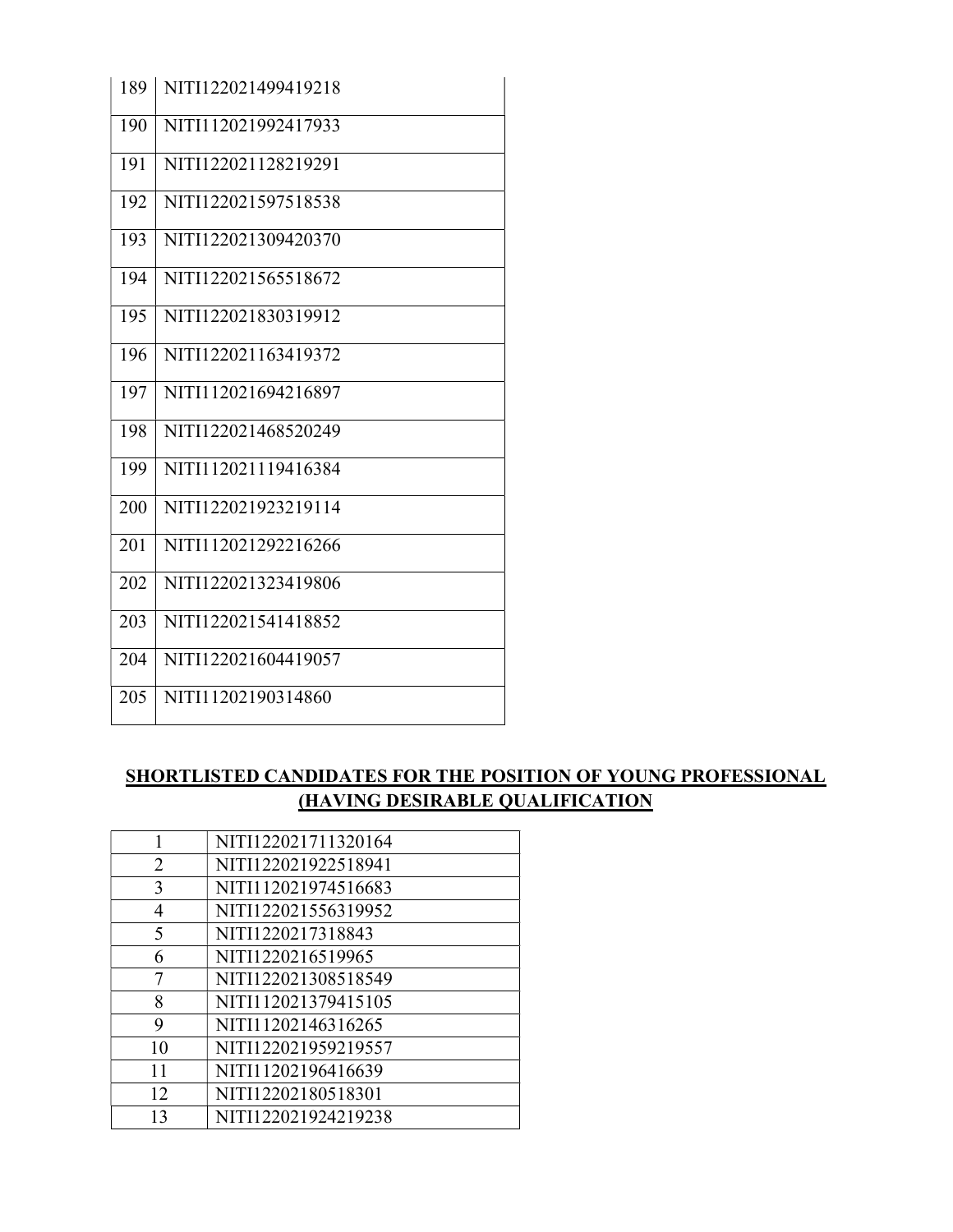| 14 | NITI122021142220234 |
|----|---------------------|
| 15 | NITI122021790519855 |
| 16 | NITI122021597320142 |
| 17 | NITI112021185416944 |
| 18 | NITI12202156320413  |
| 19 | NITI11202138417697  |
| 20 | NITI112021239315670 |
| 21 | NITI112021896416585 |
| 22 | NITI122021431418896 |
| 23 | NITI122021953420560 |
| 24 | NITI122021142520348 |
| 25 | NITI112021128416580 |
| 26 | NITI122021404319967 |
| 27 | NITI122021613420420 |
| 28 | NITI122021188318324 |
| 29 | NITI112021515515848 |
| 30 | NITI112021658317828 |
| 31 | NITI112021202516387 |
| 32 | NITI112021904516181 |
| 33 | NITI122021248419829 |
| 34 | NITI112021713416161 |
| 35 | NITI112021849215118 |
| 36 | NITI112021864318180 |
| 37 | NITI112021250415322 |
| 38 | NITI112021345515474 |
| 39 | NITI122021228319981 |
| 40 | NITI122021293519273 |
| 41 | NITI12202163518854  |
| 42 | NITI112021718316959 |
| 43 | NITI122021696419615 |
| 44 | NITI122021583218661 |
| 45 | NITI112021729417384 |
| 46 | NITI112021744515441 |
| 47 | NITI112021675316221 |
| 48 | NITI122021786419718 |
| 49 | NITI112021920216491 |
| 50 | NITI122021175219173 |
| 51 | NITI122021376518257 |
| 52 | NITI122021260518241 |
| 53 | NITI112021509415498 |
| 54 | NITI112021836517236 |
| 55 | NITI122021682319999 |
| 56 | NITI112021196415114 |
| 57 | NITI112021817416093 |
| 58 | NITI112021353514993 |
| 59 | NITI122021353320577 |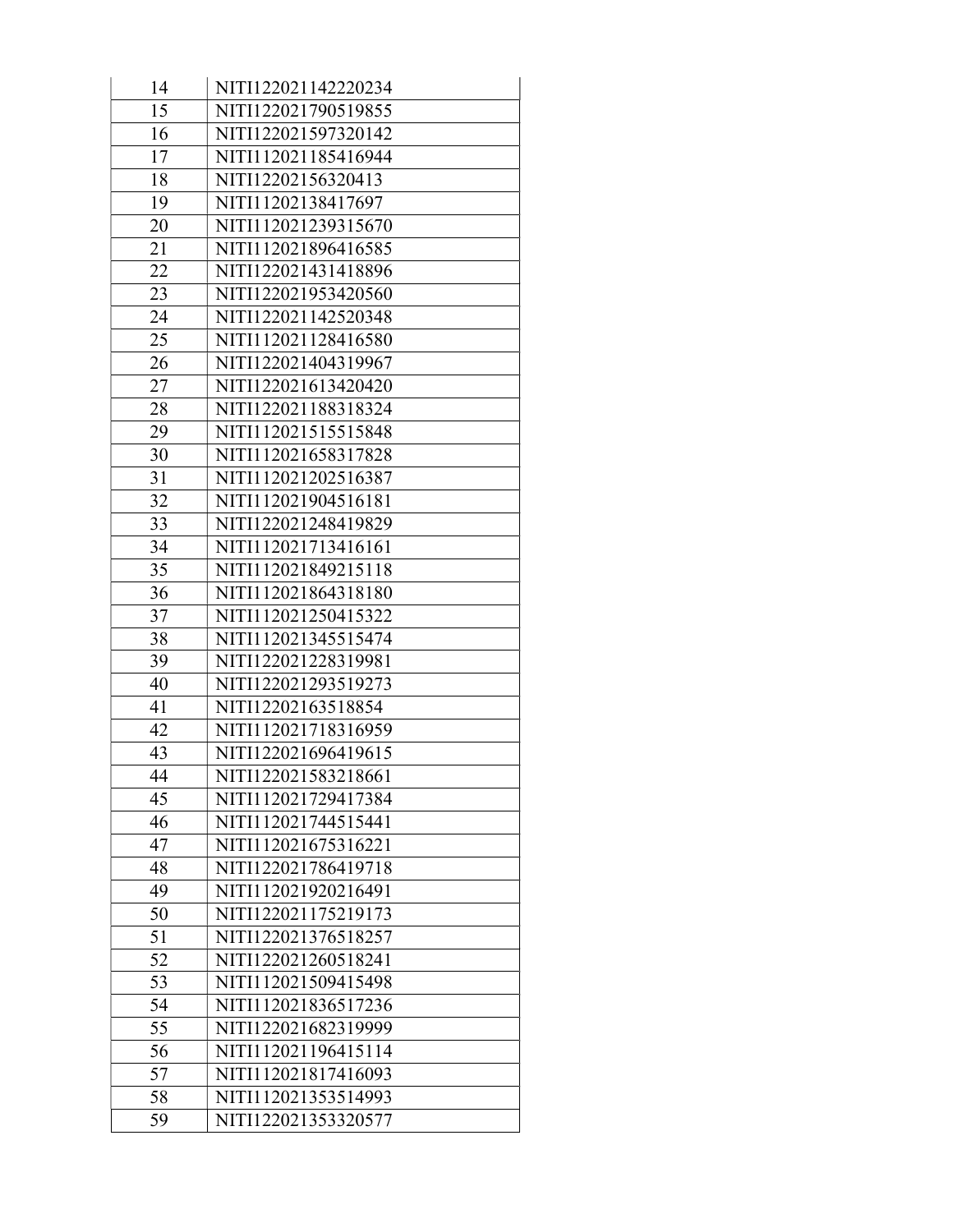| 60 | NITI122021692219399 |
|----|---------------------|
| 61 | NITI122021102218738 |
| 62 | NITI112021278418198 |
| 63 | NITI112021333217426 |
| 64 | NITI122021745220149 |
| 65 | NITI112021389316476 |
| 66 | NITI112021723215492 |
| 67 | NITI112021185515500 |
| 68 | NITI112021276517157 |
| 69 | NITI122021226418450 |
| 70 | NITI112021141417971 |
| 71 | NITI112021190217628 |
| 72 | NITI112021246216370 |
| 73 | NITI112021346415834 |
| 74 | NITI112021403414893 |
| 75 | NITI112021616215923 |
| 76 | NITI11202163315384  |
| 77 | NITI112021653415344 |
| 78 | NITI112021674417557 |
| 79 | NITI112021734415097 |
| 80 | NITI112021748417103 |
| 81 | NITI112021775517023 |
| 82 | NITI112021964215449 |
| 83 | NITI122021132320579 |
| 84 | NITI122021233319215 |
| 85 | NITI12202123418284  |
| 86 | NITI122021317220068 |
| 87 | NITI122021336320160 |
| 88 | NITI122021362319725 |
| 89 | NITI122021447220346 |
| 90 | NITI122021599420107 |
| 91 | NITI122021601319732 |
| 92 | NITI122021722420167 |
| 93 | NITI122021775318339 |
| 94 | NITI122021840319384 |
| 95 | NITI122021856418815 |
| 96 | NITI122021995419318 |
| 97 | NITI122021132420314 |
| 98 | NITI122021390419693 |
| 99 | NITI11202123416384  |